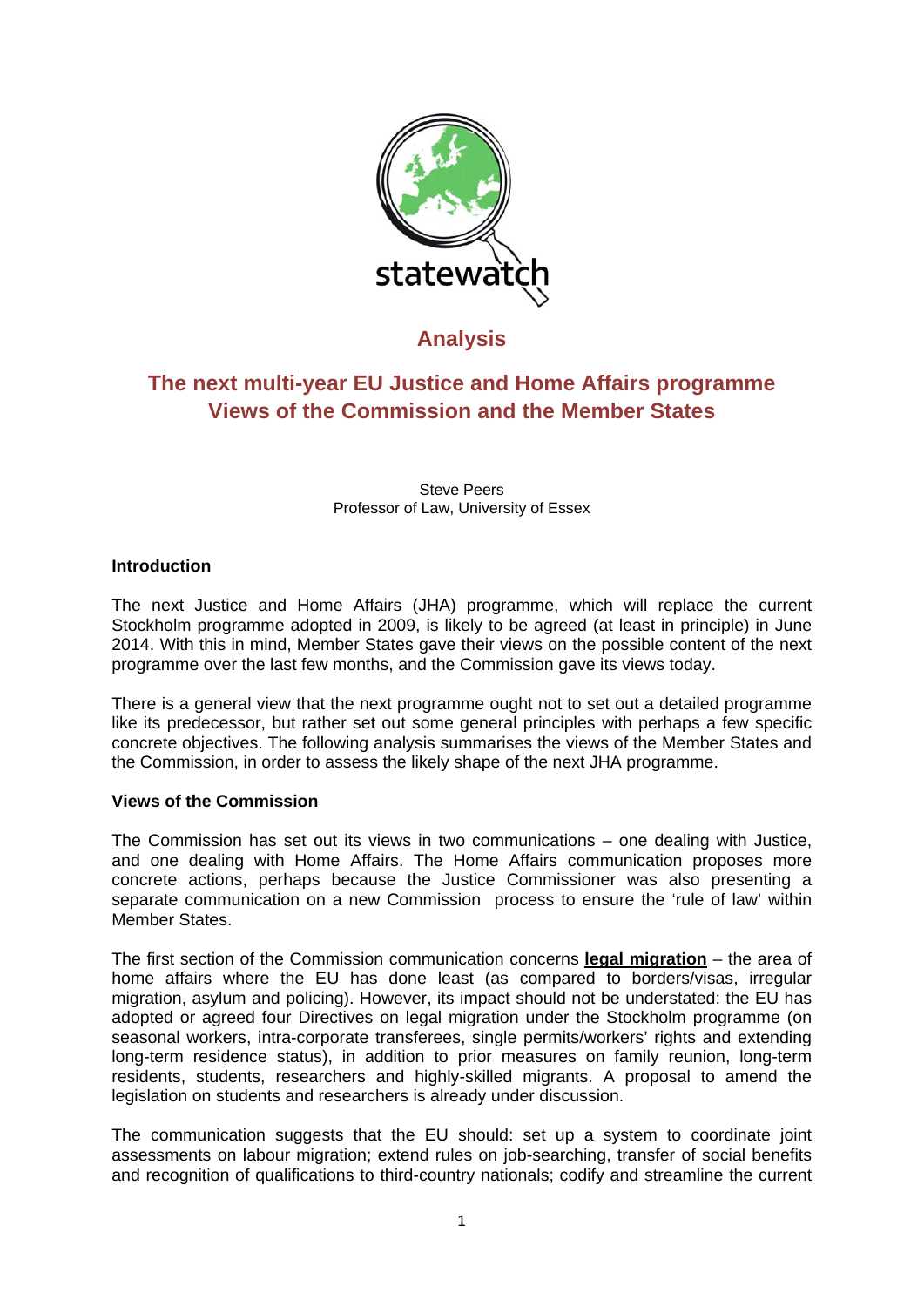laws on legal immigration; and ensure the stability of permits for migrant entrepreneurs. This suggests a significant legislative agenda.

A contrary approach is taken as regards **irregular migration**, where the communication largely reiterates existing EU policy without suggesting much concrete action. The one specific suggestion made is to review the existing EU rules on smuggling of migrants, with a new comprehensive strategy on this issue. There is no specific mention made of the need to confirm that fishermen who save migrants from drowning should not be criminalised.

Next, the rules on **borders and visas** state that the EU's visa code should be amended (a proposal to this effect is imminent), but otherwise restate long-standing plans to adopt rules on 'smart borders' (now delayed to 2016), consider a possible European System of Border Guards, encourage Schengen visa centres, and move toward a system of individual assessment of the need for a visa requirement.

As for **asylum**, the focus is on transposition and implementation of the second-phase measures constituting the Common European Asylum System, the remainder of which were finally adopted in 2013. But the Commission does have some concrete suggestions for further measures: the mutual recognition of asylum decisions; rules on the transfer of protection; relocation of beneficiaries of international protection (which would necessarily entail rules on the transfer of protection); joint processing of asylum applications; and a more orderly arrival of persons needing protection, by means of protected entry procedures and possibly joint processing of protection claims outside the EU (without affecting the right to claim asylum within the Member States' territories).

The measures concerning policing are mostly operational actions such as information exchange, training and anti-corruption reports. More specific proposals are the possible need for criminal anti-money laundering legislation, examination of criminalising the intentional use of the services of trafficking victims, the adoption of new EU legislation on designer drugs (already proposed), potential new laws on firearms, the adoption of an EU framework and more international treaties on passenger name data, and the review of the data retention Directive, along with the e-privacy Directive. It should be noted that in the near future, the Court of Justice of the EU will rule on whether the data retention directive is valid, or whether it breaches the EU Charter of Fundamental Rights (Case C-291/12 *Digital Rights*).

As for justice policy, there are three aspects: consolidation, codification and complementary measures. The consolidation of existing measures concerns first of all fundamental rights, but no specific measures are proposed to this end. Secondly, it means ensuring effective remedies, but here the Commission has little concrete to suggest (it has already proposed amendments to the small claims regulation, referred to here). Thirdly, it means that there should be more judicial training, with a specific aim of training half of the judges in the EU by 2020. Fourthly, it means greater use of e-justice, and finally it means more operational cooperation, entailing further strengthening the effectiveness of Eurojust. It should be noted that the Commission proposed a new Regulation on Eurojust in 2013 (still under discussion); it is not clear if it thinks another proposal is needed.

As for codification, this might be relevant in particular to civil and commercial law, consumer rights and procedural rights in criminal law. Finally, the adoption of new measures in new areas (ie, complementing the existing law) is suggested as regards: mutual trust in civil matters (service of documents, taking of evidence and family law); new rules on mutual recognition of financial penalties, confiscation orders and disqualifications (there are already rules on the first two issues); further measures concerning the European Public Prosecutor; harmonisation of substantive insolvency law; the adoption of optional contract laws (there is already a proposal to this end); facilitating citizens' lives by ensuring the free movement of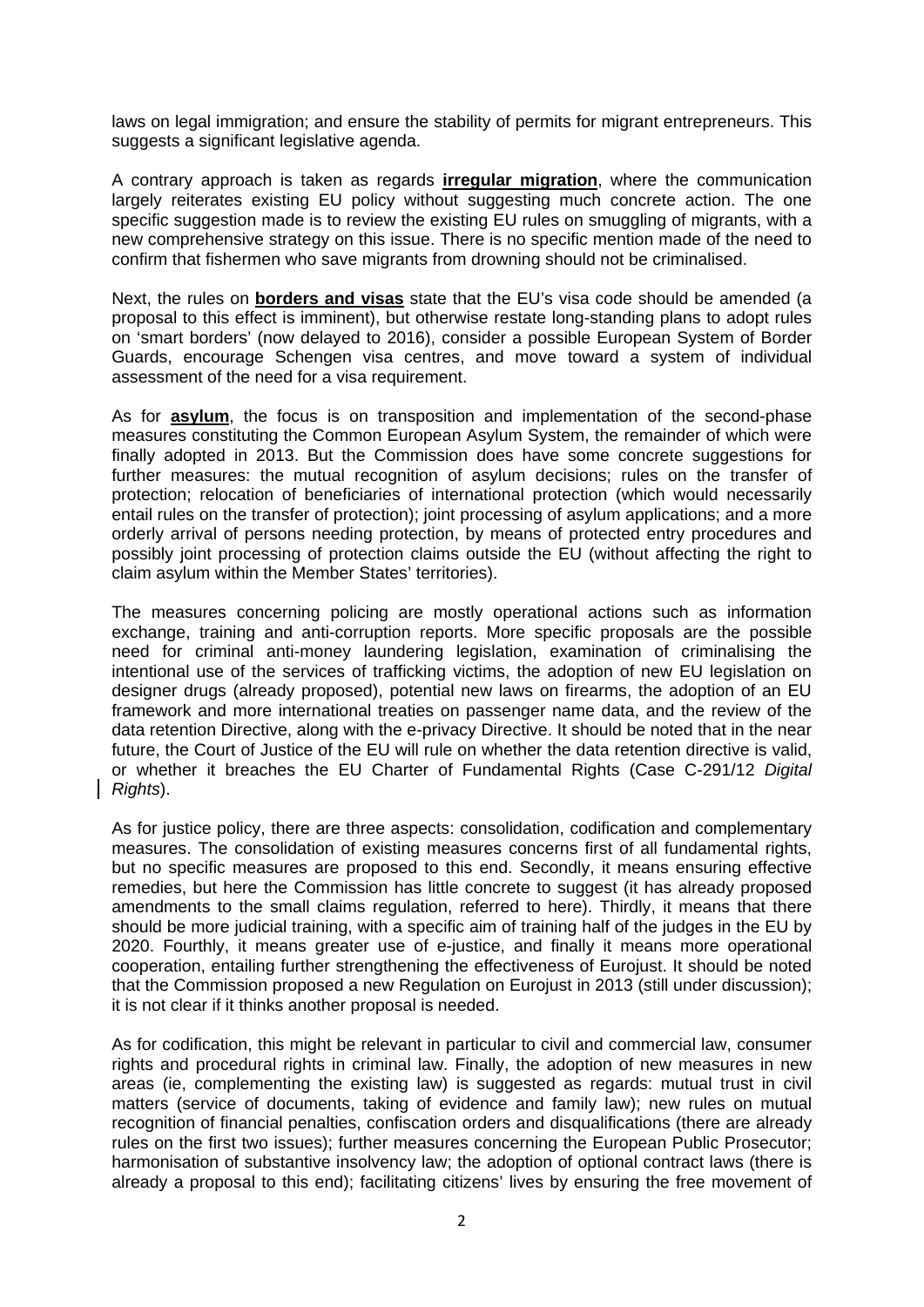documents; guaranteeing that crime victims receiving compensation from offenders; and completing the process of EU accession to the ECHR. It should be noted that there is no suggestion that the European Arrest Warrant rules should be reviewed, as recently suggested by the European Parliament, and no specific suggestion as regards rules on pretrial detention, which many NGOs support.

#### **Views of the Member States**

The Commission's views are broadly consistent with the opinions of Member States, although its plans are more ambitious than some of them prefer. As regards home affairs, several support the idea of codification of legal immigration legislation (Czech Republic, Greece, Slovenia), and a large number support taking forward the 'smart borders' proposals (Finland, Croatia, Hungary, Germany, Bulgaria, Italy, a 'joint paper' of five Member States, Portugal, Poland). Several support the passenger name record proposals (Estonia, Hungary, Portugal), and some support a terrorist finance tracking programme (Estonia), an idea already dismissed by the Commission and not revived here. (Nor has the old idea of adopting EU legislation on domestic terrorists been revived). There is some support for rules on mutual recognition of asylum decisions and transfer of protection (Belgium, Italy, Malta).

Certain Member States lay more emphasis on solidarity as regards asylum applications than the Commission does (Croatia, Bulgaria, Greece, Malta, Slovenia), and Hungary is particularly keen on mutual recognition of expulsions, including a database of expulsions, as well as an electronic system of travel authorisation (moving toward the personalised visa suggestion; so is Lithuania, and the 'joint paper' of five Member States). Germany supports a central fingerprint database, and wants to revive the idea (rejected several years ago by the Commission) of a police records information system. Belgium supports the idea of measures on identity fraud, and the Czech Republic wants measures on cross-border surveillance and interception. Malta is more explicitly keen to punish third States which do not accept readmission than the Commission is.

As regards justice issues, many refer to accession to the ECHR (Estonia, Croatia, Sweden), as well as the European Public Prosecutor (Estonia, France, Germany, Italy). Several support the idea (also raised by the Commission) of completing work on the current data protection proposals (Estonia, Germany, Italy).

Other Commission suggestions also have some support (confiscation of criminal assets: Ireland, Croatia, France, Sweden; insolvency: Croatia, Czech Republic, Sweden; civil justice codification: France, Germany; money laundering: France; Eurojust: France; financial penalties: Belgium; firearms: Belgium; service of documents: Germany, Sweden). Some raise other issues (evidence about foreign law: Estonia; parental responsibility: Ireland; mutual recognition of fines: Hungary; protection of vulnerable adults: France; the remaining proposals on suspects' rights: France, Germany; transfer of criminal proceedings: Belgium, Sweden; child abduction: Belgium, Czech Republic, Sweden; databases of criminal acquittals: Czech Republic; detention rules: Italy; European Arrest Warrant: Slovenia).

## **Assessment**

The Commission's communications are squarely placed in most Member States' 'centre of gravity' as regards new measures. Many of the ideas supported by only a small number of Member States are overlooked, in favour of measures (smart borders, PNR, the public prosecutor, asylum solidarity issues) that have some broader support.

The effect of publishing two communications is that there is no single Commission vision of the future of JHA in the EU, with the 'three Cs' in the Justice paper as compared to a subject-based approach in the Home Affairs paper. Nor there is any suggestion for a number